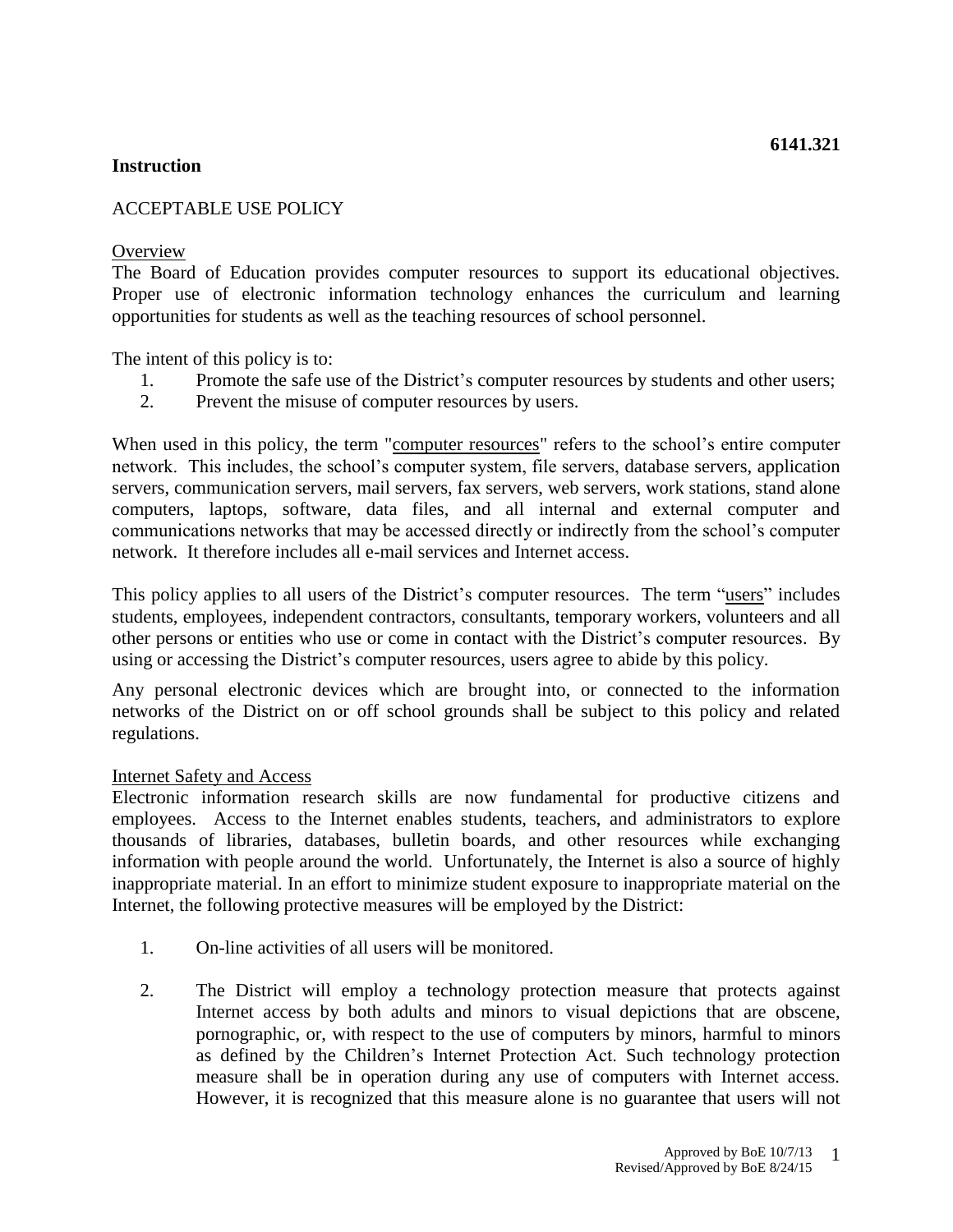be able to find Internet resources which are profane, offensive, obscene, or otherwise objectionable. The ultimate responsibility for appropriate use of Internet resources lies with the user.

- 3. The District expects that its teachers will blend thoughtful use of the Internet throughout the curriculum and will provide guidance and instruction to students in its use. As much as possible, access from school to Internet resources should be structured in ways which point students to those which have been evaluated prior to use. While students will be able to move beyond those resources to others that have not been previewed, they will be supervised in a manner that provides Internet use that is well-suited to learning objectives. If necessary, school personnel may request, in writing, that the technology protection measure be disabled for use by an adult for the purpose of bona fide research or other purpose that promotes an educational objective. The Director of Information Technology and/or school administrators are authorized to approve such requests.
- 4. Students utilizing District-provided Internet access must first have the permission of and must be supervised by the District's staff. School personnel who supervise student use of the Internet will give students instruction, as appropriate, regarding appropriate on-line behavior, including interacting with other individuals on social networking sites and in chat rooms and cyberbullying awareness and response. School personnel who supervise student use of the Internet shall limit and/or closely monitor forms of direct electronic communication, such as chat rooms and e-mail. Students utilizing school-provided Internet access are responsible for good behavior on-line just as they are in a classroom or other area of the school. To remain eligible as users, students' use must be in support of and consistent with the educational objectives of the District.
- 5. Access to the Internet is a privilege and not a right. It is expected that all users will act in a responsible and legal manner in accordance with District policy and state and federal laws.

## Security

Each user is responsible for ensuring that use of outside computers and networks, such as the Internet, does not compromise the security of the District's computer resources. This duty includes taking reasonable precautions to prevent intruders from accessing the District's network without authorization.

Viruses can cause substantial damage to computer systems. Each user is responsible for taking reasonable precautions to ensure he or she does not introduce viruses into the District's network. All material not belonging to the District must be scanned for viruses prior to being placed onto the District's computer system. Users should understand that their home computers and laptops might contain viruses. All disks, memory sticks or perpetual media (e.g., DVD, CD) transferred from these computers to the District's network must be scanned for viruses.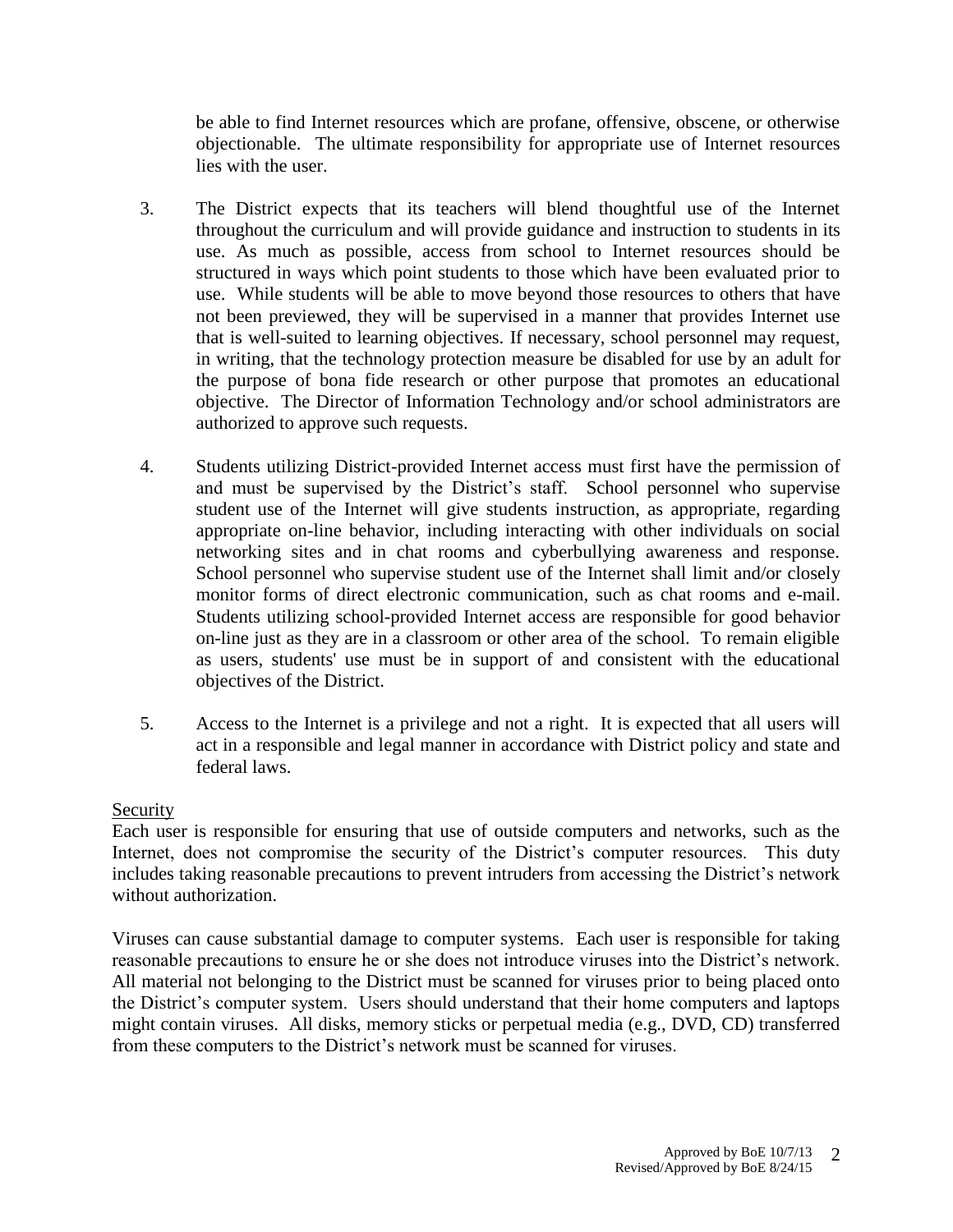### Prohibited Activities

Users are not permitted to use school-provided computer resources to:

- 1. "Hack into," "snoop," monitor any network traffic or otherwise access data not intended for the user including, but not limited to, other users' files and administrative data;
- 2. Share passwords with others, circumvent the menu/password and/or Internet filtering software installed on District computers;
- 3. Create, use, access, upload, download, transmit or distribute profane, pornographic, obscene, sexually explicit, harassing, threatening or illegal material or communications;
- 4. Harass, cyber bully or intentionally offend others;
- 5. Vandalize, damage, or disable the property of another individual or organization including destroying data by creating or spreading viruses or by other means;
- 6. Intentionally disrupt or degrade network activity;
- 7. Violate copyright or otherwise use the intellectual property of another individual or organization without permission;
- 8. Plagiarize (to take material created by others and presenting it as if it were one's own) or cheat (to deceive by trickery, mislead or fool):
- 9. Send, transmit, or otherwise disseminate proprietary data, personal information about minors or other confidential information;
- 10. Violate any local, state, or federal law or school policy.

Users may not do any of the following without prior written authorization from the school administration:

- 1. Access the District networks with privately owned laptop computers, cell phones, I-pods, or any other personal electronic devices
- 2. Copy software for use on their home computers;
- 3. Provide copies of software to any independent contractors or clients of the District or to a third person;
- 4. Install software on any of the District's work stations or servers;
- 5. Download any software from the Internet or other on-line service to any of the District's work stations or servers;
- 6. Modify, revise, transform, recast, or adapt any software;
- 7. Reverse engineer, disassemble or decompile any software.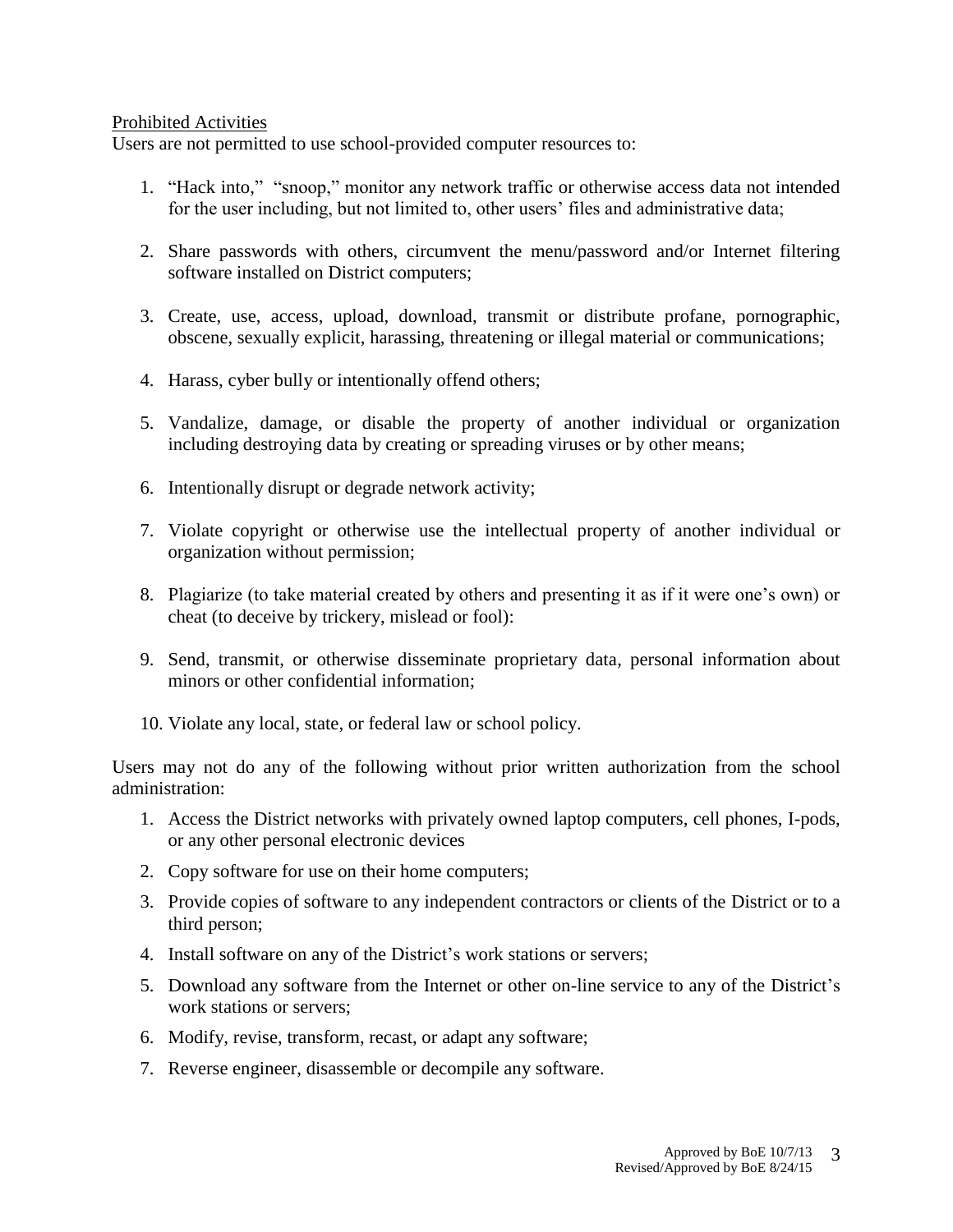### No Expectation of Privacy

**All users are warned that there should be no expectation of privacy in connection with the use of the District's computer resources.** Users should not create, store or use messages, files or other information which they do not want school authorities to see. The following reasons explain why users should have no expectation of privacy:

- 1. The District may have a duty under federal law to monitor on-line activities of users and enforce the use of protective measures. Authorized administrators and staff may review use of the District's computer resources and the Internet at any time, without reason or prior notice, to maintain system integrity and determine that users are acting responsibly or otherwise consistent with this policy.
- 2. Computer resources are owned, controlled, and maintained by the District. They are provided to staff and students to be used for educational purposes only. Files or any information stored on school-based networks are subject to periodic inspection and routine maintenance.
- 3. E-mail communications can be stored indefinitely on any number of computers. Copies of messages may be forwarded to others either electronically or on paper. In addition, e-mail sent to non-existent or incorrect user names may be delivered to persons that you never intended.
- 4. Use of passwords to gain access to the computer network or to encode particular files or messages does not imply that users have an expectation of privacy in such access or materials. The District has global passwords that permit it to access all material stored on the computer system, regardless of whether that material has been encoded with a particular user's password.
- 5. District personnel may receive or create e-mail messages and other documents that are public records that may be subject to disclosure under the Freedom of Information Act.

## Use of Computer Resources by School Personnel

The computer resources are the property of the District and may only be used for approved purposes. Users are permitted access to assist them in the performance of their jobs. Occasional use of the computer resources by an individual school employee for personal communications is permitted when the use does not interfere with the employee's or other user's job responsibilities, performance of the computer resources, or operation of the District. A short social message and a quick note to a family member are examples of permitted personal use. Use for personal or third party gain or profit, or for entertainment, is strictly prohibited. Solicitation for any purpose, other than to support a community service drive officially sponsored by the District, will not be tolerated. Employees are reminded that this limited, occasional personal use must comply with this policy, and all other policies, regulations and practices of the District. Use of computer resources is a privilege that may be revoked at any time, in whole or in part, at the sole discretion of the District.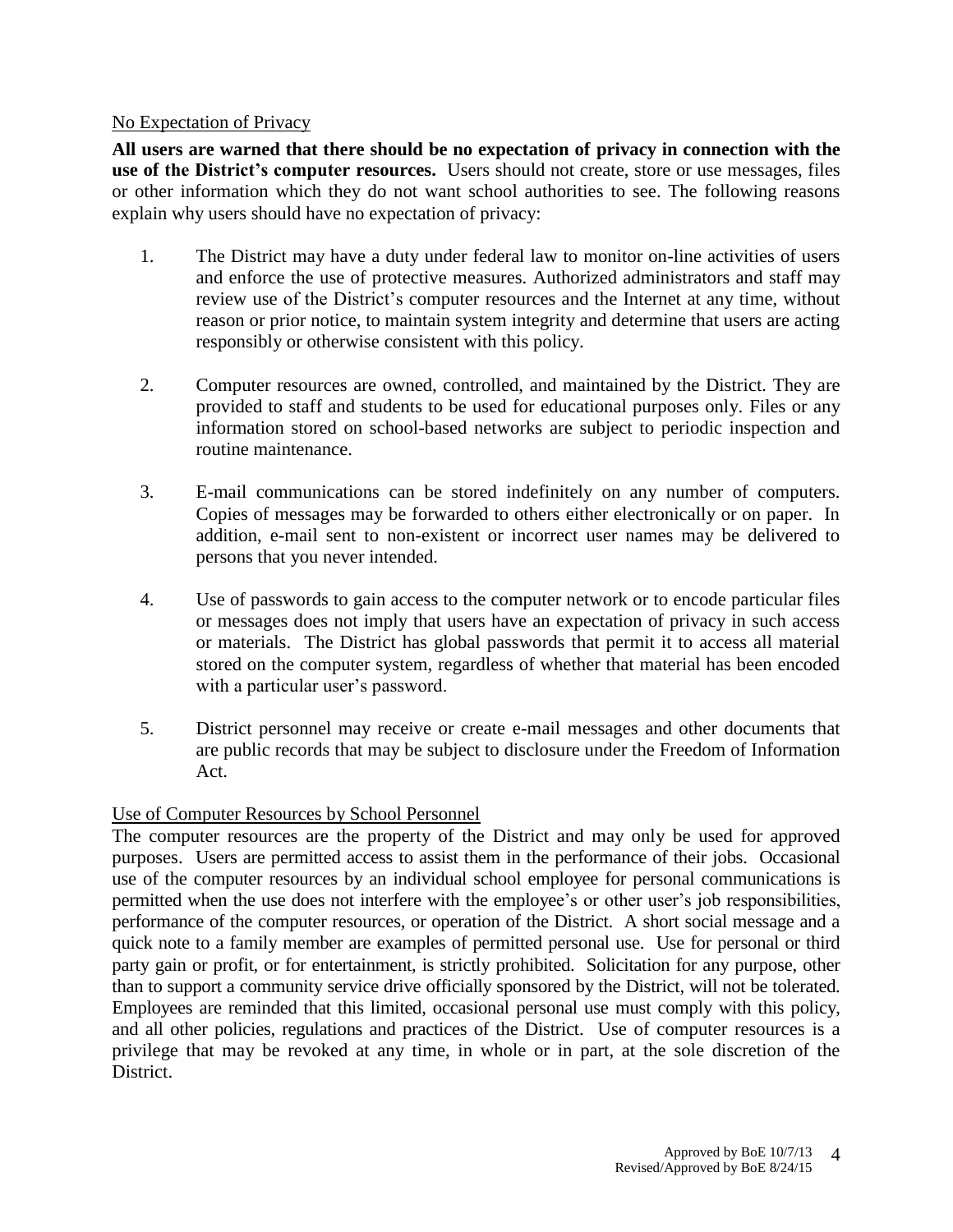#### Policy Violations

Users who become aware of any misuse of computer resources must immediately report the incident to the administration. Any violation of this policy may result in immediate termination of school-provided access to computer resources, including the Internet. Additional disciplinary action may be taken in keeping with existing policies, procedures and practices regarding the conduct, including but not limited to suspension and/or expulsion from school (students) or termination of employment (personnel). When appropriate, law enforcement agencies may be involved and legal action or prosecution may result.

#### Limitations

The Board makes no warranties of any kind, neither expressed nor implied, for the use of computer resources and the Internet access it is providing. The District will not be responsible for any damages users suffer, including--but not limited to--loss of data resulting from delays or interruptions in service; the accuracy, nature, or quality of information stored on District diskettes, hard drives, or servers; the accuracy, nature, or quality of information gathered through District-provided Internet access; personal property used to access District computers or networks or for school-provided Internet access; nor for unauthorized financial obligations resulting from school-provided access to its computer resources and the Internet.

#### Notice of Policy

Students and school personnel shall be given notice of this policy annually. All other users shall be given notice of this policy prior to obtaining access to or using District computer resources.

Each user is required to sign an Acknowledgement Form stating that they have received notice of and understand this policy and any accompanying administrative regulations.

The administration may issue regulations in connection with this policy.

Legal References:

20 U.S.C. 6777 Internet Safety (Children's Internet Protection Act)

47 U.S.C. 254 Universal Service

45 C.F.R. 54.520, "Children's Internet Protection Act certifications required from recipients of discounts under the federal universal service support mechanism for schools and libraries"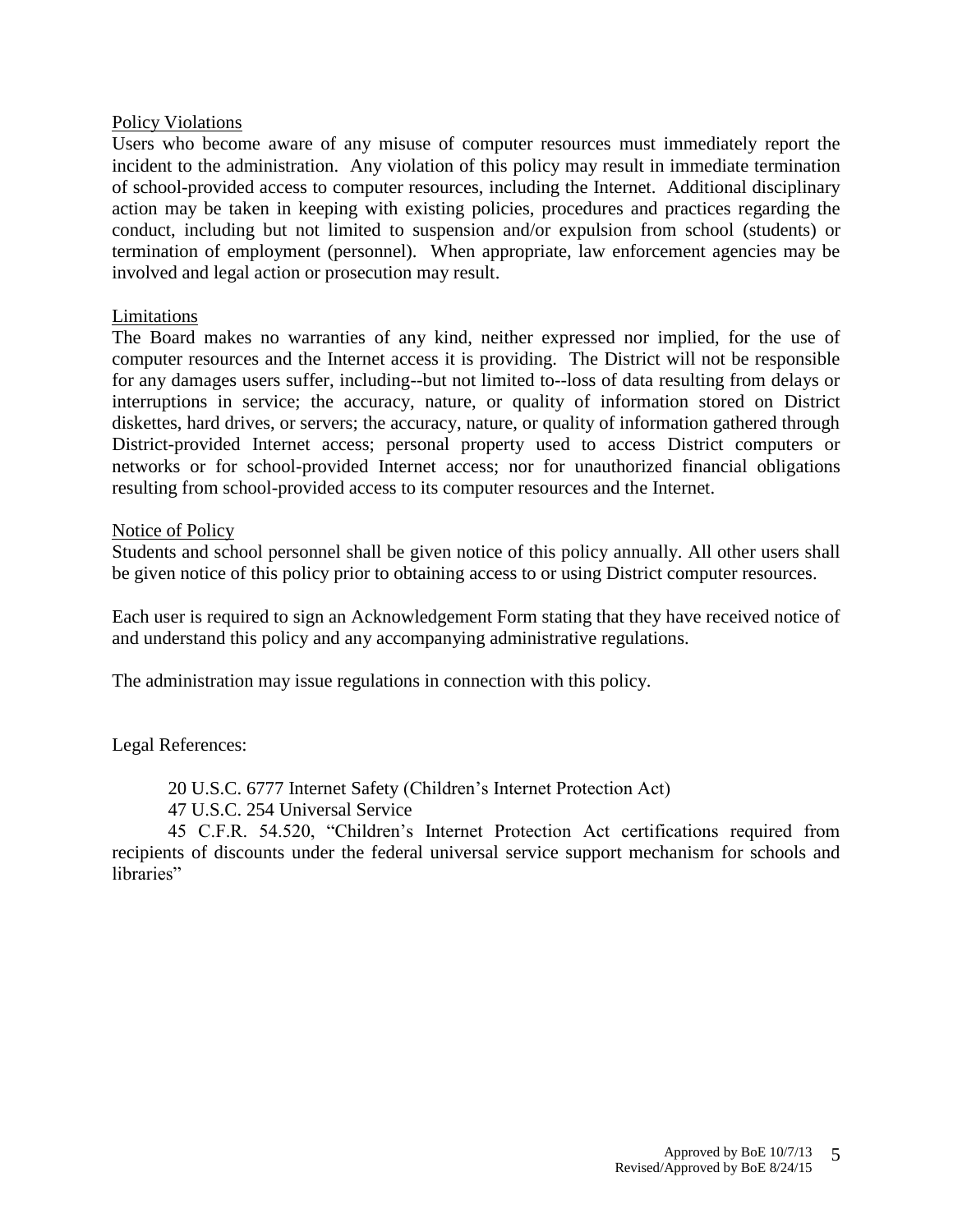### **Administrative Regulations 6141.321**



### *Acceptable Use Policy Signature Form*

Students in Region 14 School District will have access to technology for use in schools and at home. The following forms provide parents/guardians and students with information about taking care of the technology, acceptable uses of the technology and expectations of a good digital citizen.

Please review the attached documents with your child and return before students can utilize the technology. Please be aware that the district will also provide a resource center on the Region 14 website for parents to understand and learn how assist your child with using technology.

#### **Ownership:**

Regional School District 14 retains the sole right of possession of the device issued to your child. Region 14 Administration and faculty retain the right to collect and/or inspect device/technology at any time.

#### **Training:**

Students will receive ongoing training in their classroom with teachers who have been trained in the use of these devices and technology.

#### **Responsibilities**

- 1. Students are responsible for the device/technology issued to them.
- 2. Students must comply with the Region 14 Acceptable Use Policy and all other policies of the school when using their device/technology.
- 3. Students must treat their device with care and not leave it unattended.
- 4. Students should report any problems with the device/technology to their teacher immediately.
- 5. Do not remove or alter the serial number on the device/technology.
- 6. Students may not alter the physical structure of the device/technology as well as not install any other operating system on it.
- 7. Keep the device/technology clean and use only appropriate cleaners when cleaning the device.
- 8. Do not use food or drink near your device/technology.
- 9. Do not expose your device/technology to extreme temperatures or direct sunlight for long periods of time.
- 10. Be careful transporting the device/technology to ensure safe packing especially in backpacks and lockers.
- 11. Enjoy and have fun.

 **Student Initials: \_\_\_\_\_\_ Parent/Guardian Initials: \_\_\_\_\_\_\_\_**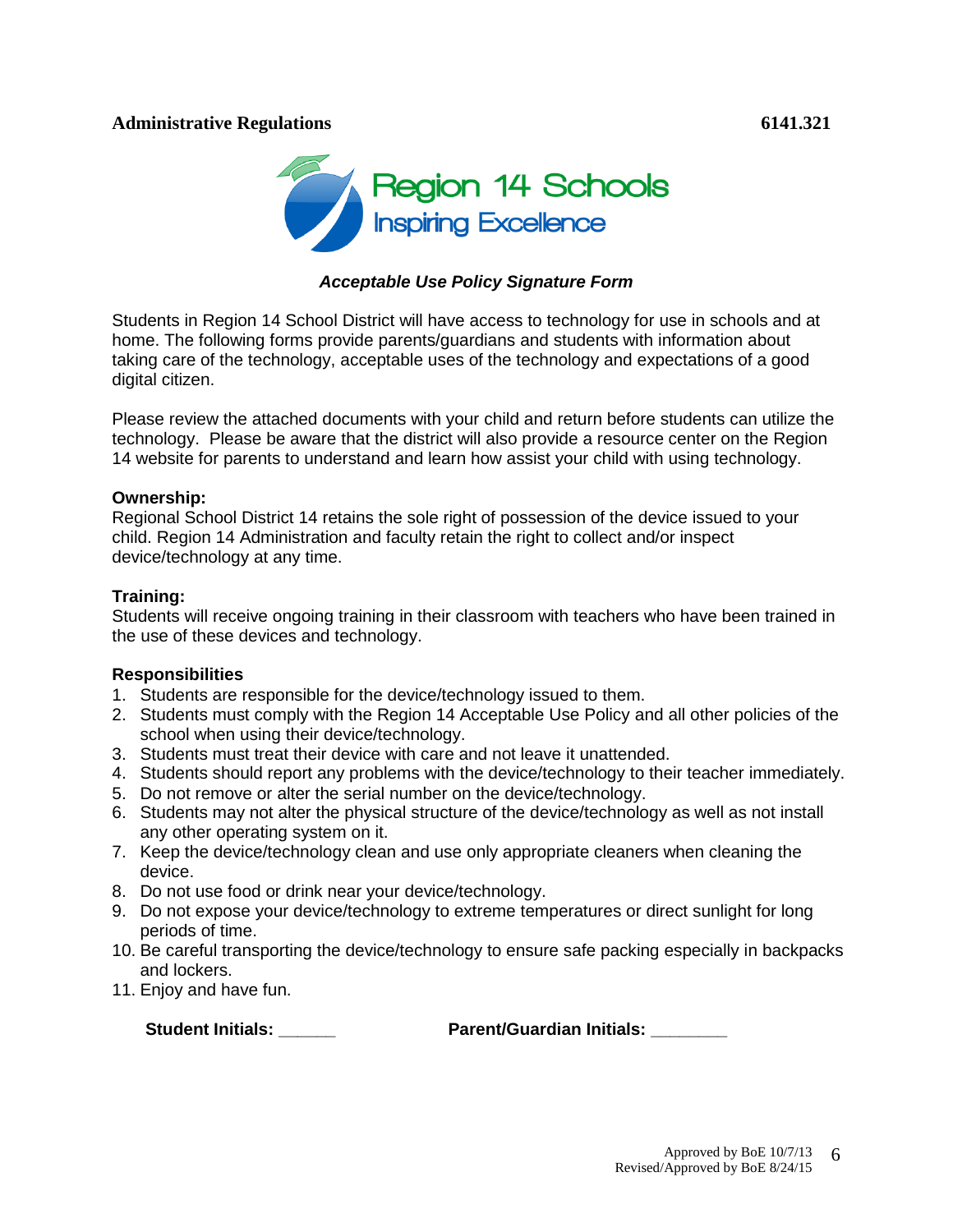### **Administrative Regulations 6141.321**



*Acceptable Use Policy Signature Form*

### **Digital Learning and Citizenship**

An optimal digital learning environment relies on all of our commitment and being a responsible digital citizen. The following tenets should help guide our work with technology:

- 1. **Respect Yourself-** Share only appropriate information and images.
- 2. **Protect Yourself-** Do not post private information. Do not share full names, addresses, and school schedules. Report any inappropriate behaviors directed at me.
- 3. **Respect Others-** Do not bully or antagonize others.
- 4. **Be Responsible:** Alert a teacher when you view or see inappropriate materials or content.
- 5. **Respect and Protect Intellectual Property-** Respect other's work. Do not use others work and pretend that it is yours. Do not destroy other's work.

I understand that any violation of the policy or corresponding procedures and guidelines is unethical and may constitute a criminal offence. I understand if I commit any violation of said policy or procedures, my access privileges may be revoked and disciplinary action as deemed appropriate by the administration and/or appropriate legal action may be taken.

Please be aware that the following federal laws govern technology use in Regional School District 14:

### **Children's Online Privacy Protection Act (COPPA)**

COPPA applies to commercial companies and limits their ability to collect personal information from children under the age of 13. By default advertising is turned off for Region 14 Schools' presence in Google apps for Education. No personal student information is collected for commercial purposes. This permission form allows the school to act as an agent for parents in the collection of information within the school context. The school's use of student information is solely for education purposes.

#### **Family Educational Rights and Privacy act (FERPA)**

FERPA protects the privacy of student education records and gives parents the rights to review student record. Under FERPA, schools may disclose directory information. Parents may request the school not disclose this information. Parents are provided the opportunity annually to opt out of disclosing their student's directory information on the district enrollment form.

*For more information regarding the Region 14's 1:1 device implementation, please visit at [http://www.ctreg14.org](http://www.ctreg14.org/)*

**Student Initials:\_\_\_\_\_\_ Parent/Guardian Initials:\_\_\_\_\_\_\_\_**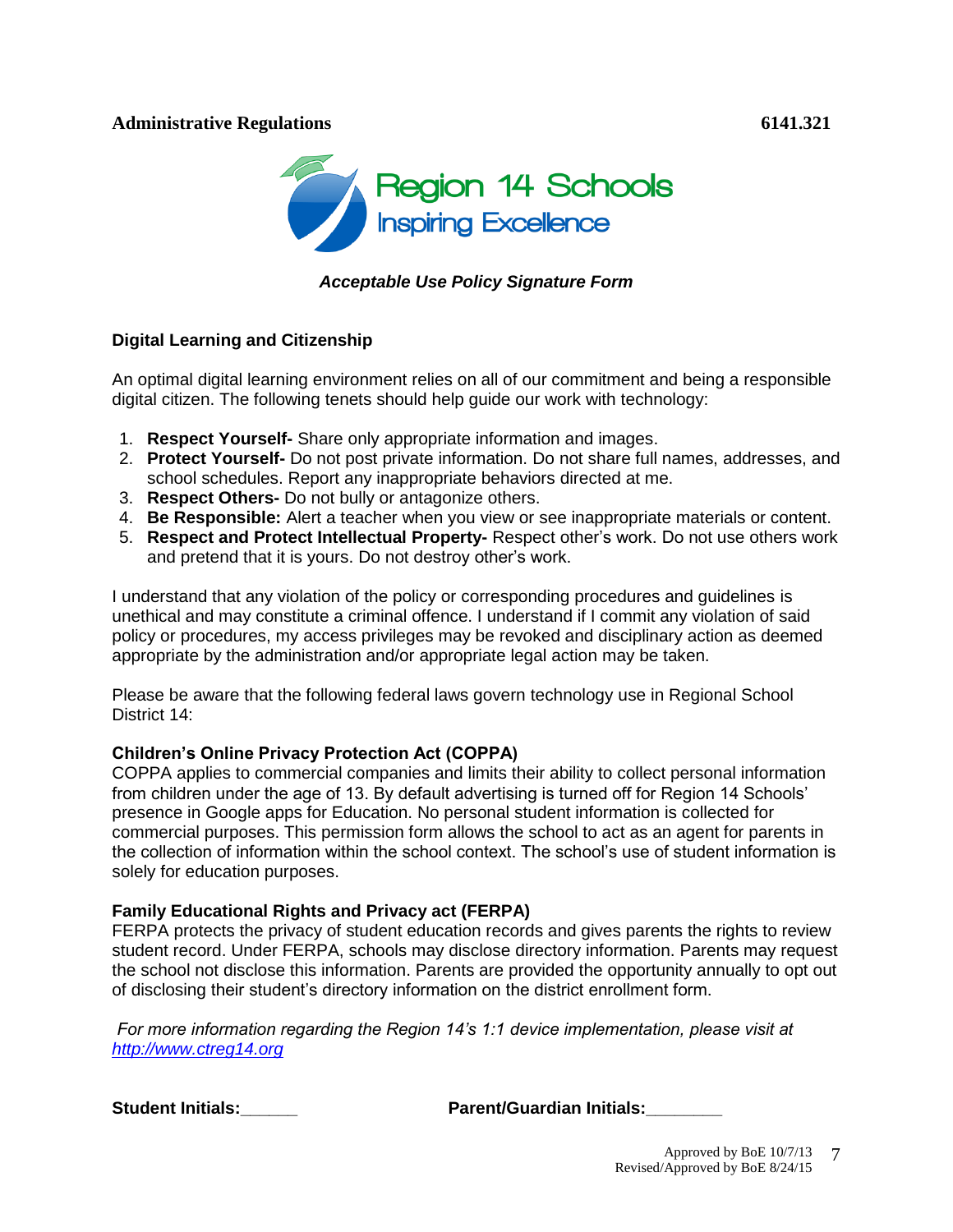

#### *Acceptable Use Policy Signature Form*

This form is used as a way for families to have a discussion about the respect and responsibility one assumes as a digital citizen. By starting the 1:1 initiative with a parent/guardian to child conversation about the guidelines for using technology and responsibility we assume, we hope to keep the three way communication lines open: *School-Child-Family*

| <b>Guidelines</b>                                                                                                     | <b>Student</b><br><b>Initials</b> | Parent<br><b>Initials</b> |
|-----------------------------------------------------------------------------------------------------------------------|-----------------------------------|---------------------------|
| Be aware that when you post online everyone can see it. What you say is open to all                                   |                                   |                           |
| to see (do not think it is private). Do not post anything you do not want your                                        |                                   |                           |
| friends, parents, colleges, or employers to see. Also do not take or post pictures of                                 |                                   |                           |
| others without their permission.                                                                                      |                                   |                           |
| Be safe online. Never give out personal information including but not limited to:                                     |                                   |                           |
| last names, phone number, addresses, exact birthdates, school schedules and                                           |                                   |                           |
| pictures. Use only the district Internet gateway when in school.                                                      |                                   |                           |
| Do you own work! Do not use other's people's intellectual property and ideas                                          |                                   |                           |
| without their permission. Please cite and hyperlink your sources.                                                     |                                   |                           |
| Do not change or delete others work without their permission. Being a good digital                                    |                                   |                           |
| citizen means sharing our spaces in class and in the cloud.                                                           |                                   |                           |
| How you represent yourself online is an extension of yourself. Do not misrepresent                                    |                                   |                           |
| yourself by using someone else's identity.                                                                            |                                   |                           |
| Technology is an instructional tool. Please use the tool in school only for classwork.                                |                                   |                           |
| That means when using technology refrain from engaging in personal pursuits                                           |                                   |                           |
| including but not limited to: exploring nonrelated or inappropriate websites, etc.                                    |                                   |                           |
| Students must adhere to the Student Code of Conduct as well as all Board policies                                     |                                   |                           |
| regarding use of the Internet, Bring Your Own Device, bullying, cheating,                                             |                                   |                           |
| confidentiality and other misconduct that violates school rules.                                                      |                                   |                           |
| If you or a friend find something inappropriate online, you will turn off your device                                 |                                   |                           |
| and alert your teacher right away.                                                                                    |                                   |                           |
| Technology is expensive. Please be responsible for safely carrying, packing and<br>maintaining the device/technology. |                                   |                           |
| Students must use good judgment when using the camera. The student agrees that                                        |                                   |                           |
| the camera will not be used to take inappropriate, illicit or sexually explicit                                       |                                   |                           |
| photographs or videos, nor will it be used to embarrass anyone in any way. Any use                                    |                                   |                           |
| of the camera in bathrooms or changing rooms, regardless of intent, will be treated                                   |                                   |                           |
| as a serious violation.                                                                                               |                                   |                           |
| Use of the camera and microphone are strictly prohibited in the classroom and                                         |                                   |                           |
| hallways unless permission is granted by a teacher.                                                                   |                                   |                           |
| DATE:<br>PRINT STUDENT NAME                                                                                           |                                   |                           |
| STUDENT SIGNATURE:                                                                                                    |                                   |                           |
| PRINT PARENT/GUARDIAN NAME:<br>DATE:                                                                                  |                                   |                           |

PARENT/GUARDIAN SIGNATURE: \_\_\_\_\_\_\_\_\_\_\_\_\_\_\_\_\_\_\_\_\_\_\_\_\_\_\_\_\_\_\_\_\_\_\_\_\_\_\_\_\_\_\_\_\_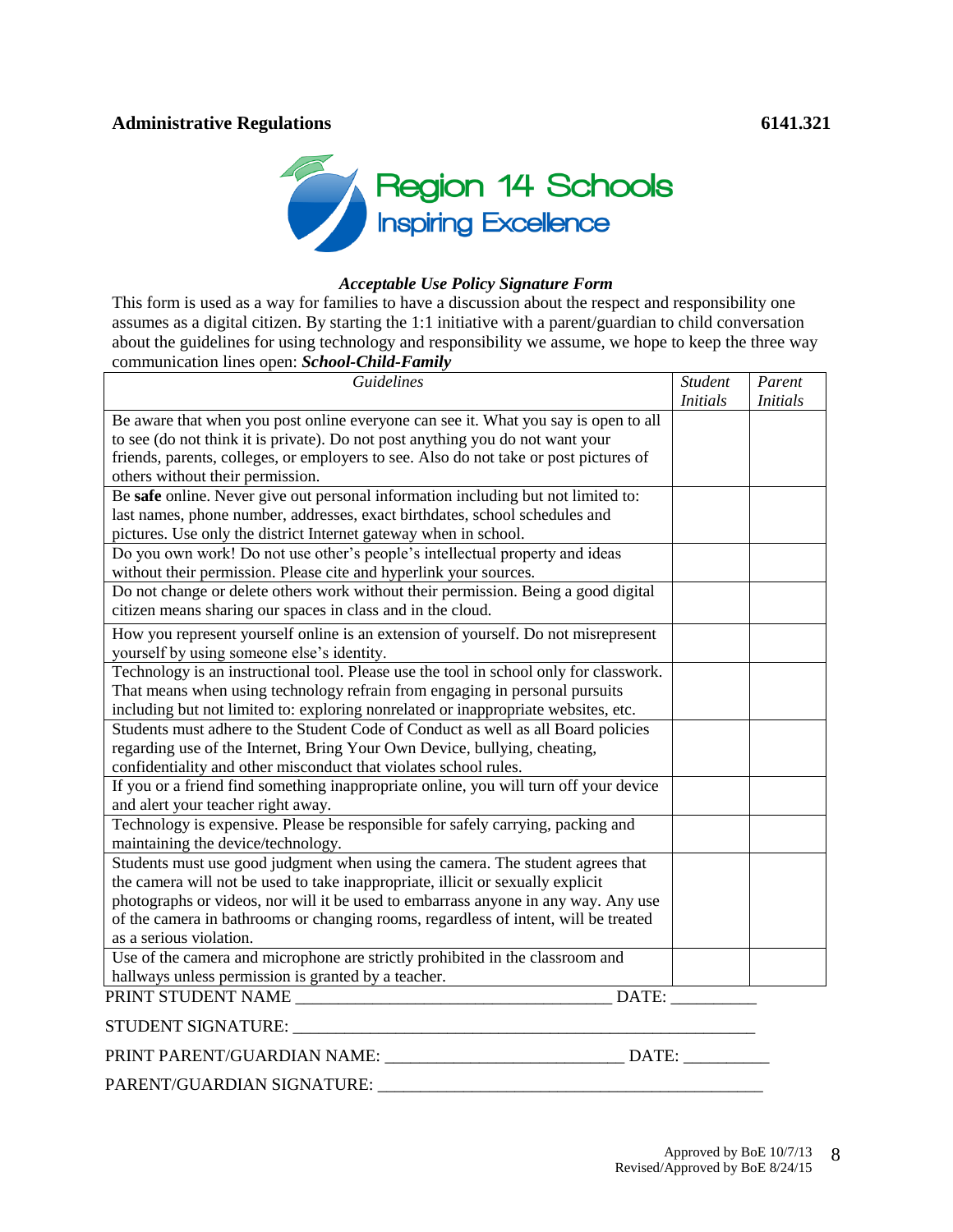

### **EMPLOYEE ACKNOWLEDGMENT**

## **REGARDING**

## **COMPUTER AND INTERNET USE**

I have read and agree to comply with the terms of the Regional School District 14 Board of Education's policy 6141.321, Acceptable Use Policy, and accompanying regulations governing the use of the District's computer resources by school personnel. I understand that a violation may result in disciplinary action, including possible termination, as well as civil or criminal liability. I also understand that I am responsible for financial obligations resulting from my unauthorized use of the computer resources, and that the District may revoke my access privileges at any time.

Signature:  $\Box$ 

Print: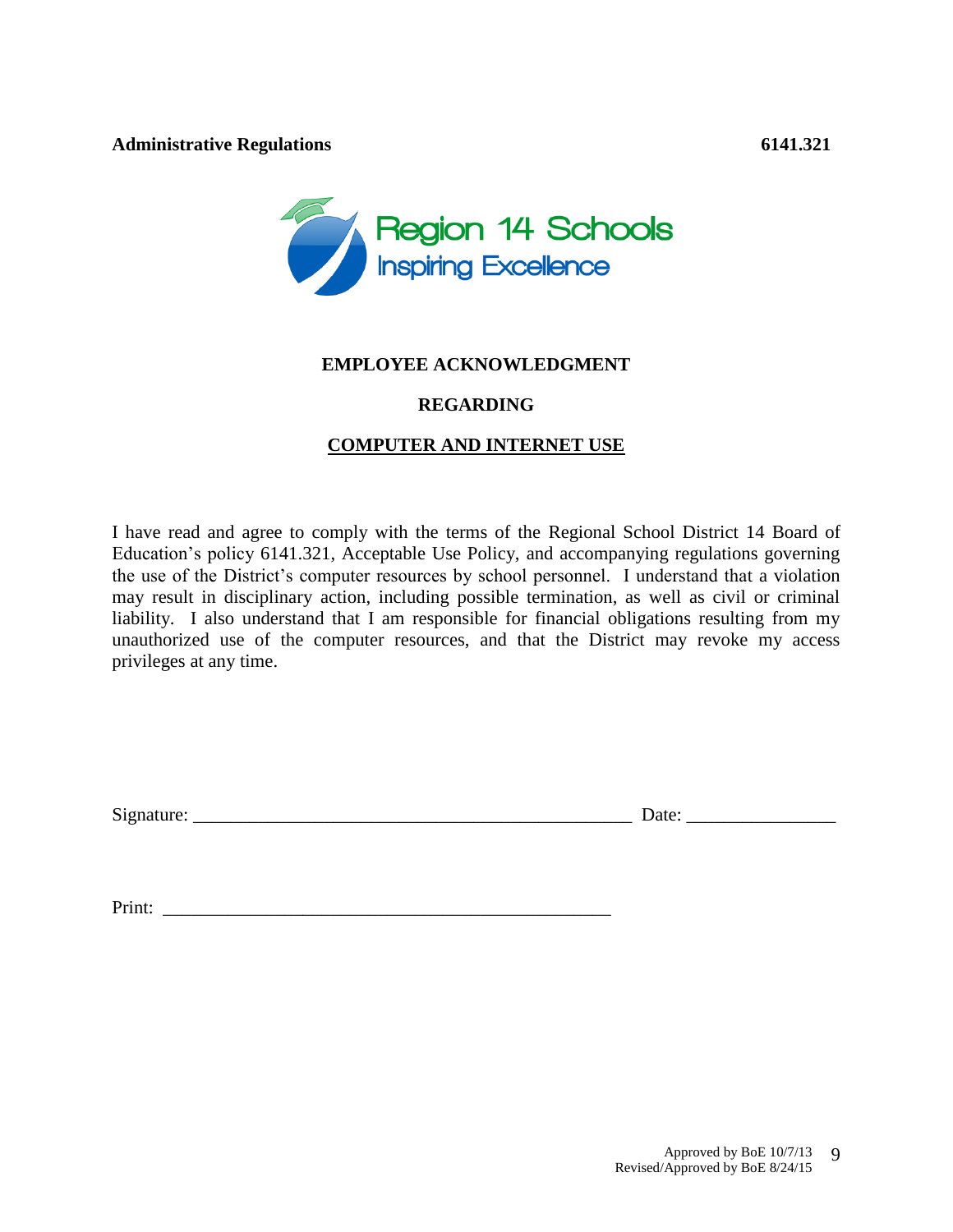

# **NOTICE REGARDING ELECTRONIC MONITORING of School District Personnel**

In accordance with Connecticut law, Regional School District 14 Board of Education ("District") hereby gives notice to all its employees of the potential use of electronic monitoring in its workplace. While the District may not actually engage in the use of electronic monitoring, it reserves the right to do so as management deems appropriate in its discretion, consistent with the provisions set forth in this notice.

"Electronic monitoring", means the collection of information on District premises concerning employees' activities or communications, by any means other than direct observation of the employees. Electronic monitoring includes the use of a computer, telephone, wire, radio, camera, electromagnetic, photo electronic or photo-optical systems.

The law does not cover the collection of information for security purposes in any common areas of District premises which are open to the public, or which is prohibited under other state or federal law.

The following specific types of electronic monitoring may be used by the District in its workplaces:

- Monitoring of e-mail, Internet usage and other components of the District's computer resources for compliance with its policies, procedures and guidelines concerning use of such resources.
- Video and/or audio surveillance within the District's facilities (other than in restrooms, locker rooms, lounges and other areas designed for the health or personal comfort of employees or for the safeguarding of their possessions).
- Monitoring of employee usage of District's telephone systems.

The law also provides that, where electronic monitoring may produce evidence of misconduct, the District may use electronic monitoring without any prior notice when it has reasonable grounds to believe employees are engaged in conduct that violates the law, violates the legal rights of the District or other employees, or creates a hostile work environment.